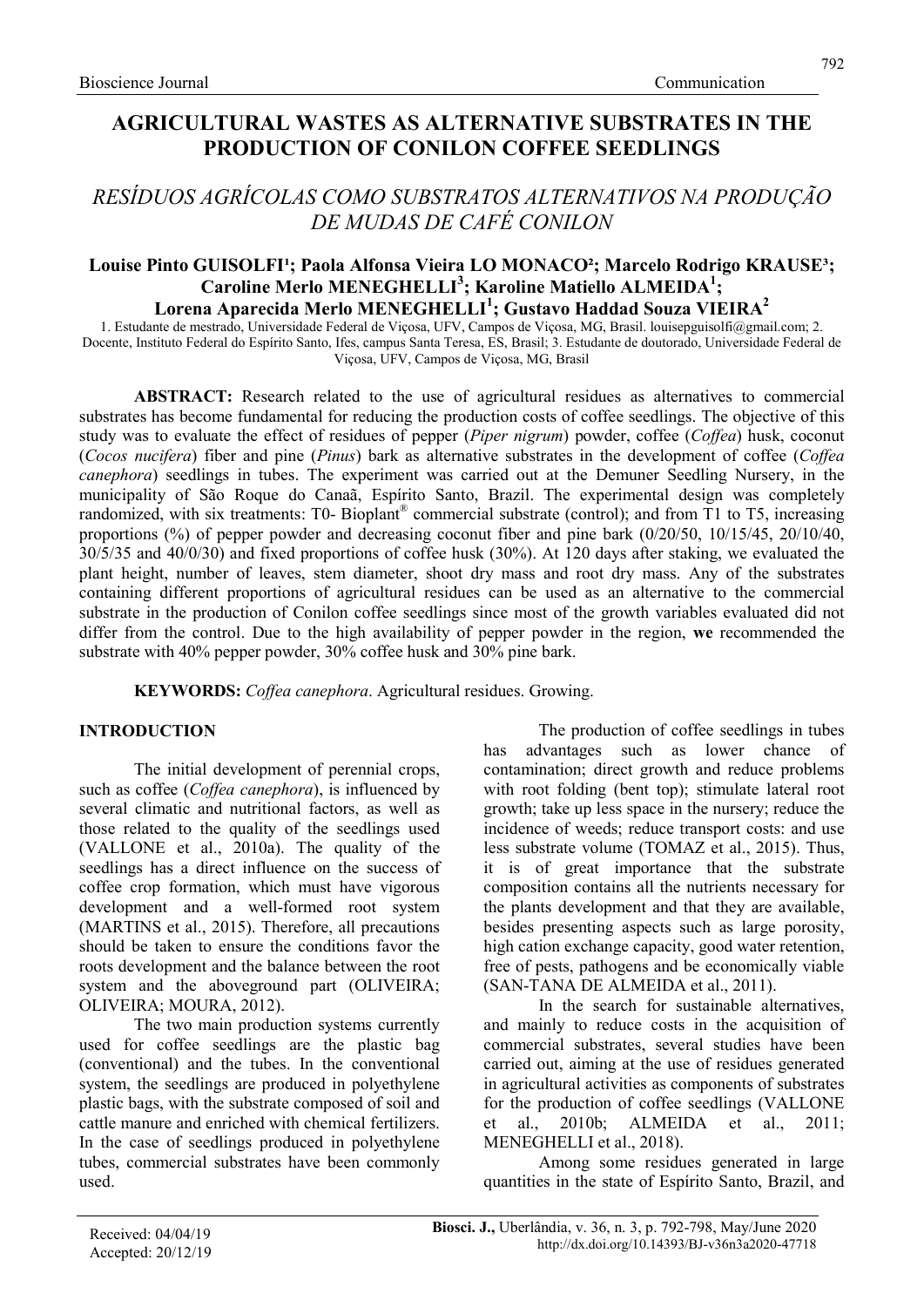with potential to be used in the composition of alternative substrates for the production of Conilon coffee seedlings in tubes, pine bark, coconut fiber and coffee husk stand out.

Several attributes make these residues interesting in the composition of an alternative substrate to the commercial one. Examples of these attributes are the ease of drainage of the pine bark (MARTIN et al., 2006), the high porosity and presence of micropores responsible for good aeration and retention of water in the coconut fiber environment (ZORZETO et al., 2014), and the presence of nutrients in the coffee husk, especially nitrogen and potassium (ASSIS et al., 2011).

Another residue generated in high quantity in ES, Brazil, is the one that comes from the black pepper processing, popularly known as "pepper powder". The PP is composed of plant remains, such as leaves, branches, inflorescence remnants and poorly-formed grains of the pepper plant, which during the drying step, are burned and released from the dryer.

In view of the above, we consider that the use of alternative substrates made with agricultural residues can be a viable and sustainable alternative for the production of Coffea canephora Conilon coffee seedlings in tubes since it aims at the elimination of an environmental problem, due to the inadequate disposal, and, simultaneously, promotes the reduction in coffee production costs.

This study aimed to evaluate the technical viability and the effect of the composition of pepper powder, coffee straw, coconut fiber and pine bark as an alternative substrate on coffee seedling growth.

## **CONTENTS**

The experiment was carried out from November 2016 to March 2017 at the seedling nursery of Demuner Viveiro Company,in the municipality of São Roque do Canaã, Espírito Santo, Brazil (latitude: 19°49'S, longitude 40°38'W, and altitude of 130 m).

The residues used in the composition of the alternative substrate for the production of coffee seedlings were the from the processing of pepper the pepper powder (PP) and, also, coffee husk (CH), pine bark (PB) and coconut fiber (CF). The clones of the LB1 variety were planted in tubes where they contained the substrate composed of the residues together with the slow-release fertilizer (Osmocote).

The chemical and physical–chemical characterization of the residues used was carried out at the Laboratory of Water Quality and Solid Residues of the IFES, Santa Teresa Campus. The physical–chemical analysis consisted of the determination of the electrical conductivity by means of a bench conductivity meter. The chemical analysis included the measurement of the pH by means of a bench pH meter and the quantification of the concentrations of easily oxidizable organic carbon, total organic carbon, total nitrogen, phosphorus, potassium and calcium (DE MATOS, 2015).

The experimental design was completely randomized, with six treatments and six replicates. Each experimental unit contained 18 seedlings, totaling 648 seedlings.

The seedlings were placed in the nursery under a 50% shade and were arranged in grids with vertical rows of 18 tubes. Each repetition had 10 rows of border, five rows each side. Thus, six central seedlings of the row were evaluated, totaling 216 seedlings. The compositions of the treatments are shown in (Table 1).

| Treatment number | Substrate                                  |
|------------------|--------------------------------------------|
| T <sub>0</sub>   | Bioplant <sup>®</sup> commercial substrate |
| T1               | $0\%$ PP + 30% CH + 20% CF + 50% PB        |
| T <sub>2</sub>   | $10\%$ PP + 30% CH + 15% CF + 45% PB       |
| T3               | $20\%$ PP + 30% CH + 10% CF + 40% PB       |
| T4               | $30\%$ PP + 30% CH + 5% CF + 35% PB        |
| T5               | 40\% PP + 30\% CH + 0\% CF + 30\% PB       |
|                  |                                            |

Table 1. Substrates formulated to produce the coffee seedlings

PP: pepper powder. CH: coffee husk. CF: coconut fiber. PB: pine bark.

The T0 treatment was considered as the conventional treatment because the commercial substrate was regarded as the traditional one used by the Conilon coffee seedling producers in the region. The treatments T1 to T5 were idealized with increasing proportions of PP and decreasing CF and PB, due to the high availability of PP in ES (Brazil) and the fact that CF and PB still constitute a cost of acquisition, albeit less than the commercial substrate, to make up the substrate. Thus, alternative materials, such as PP, have high relevance to be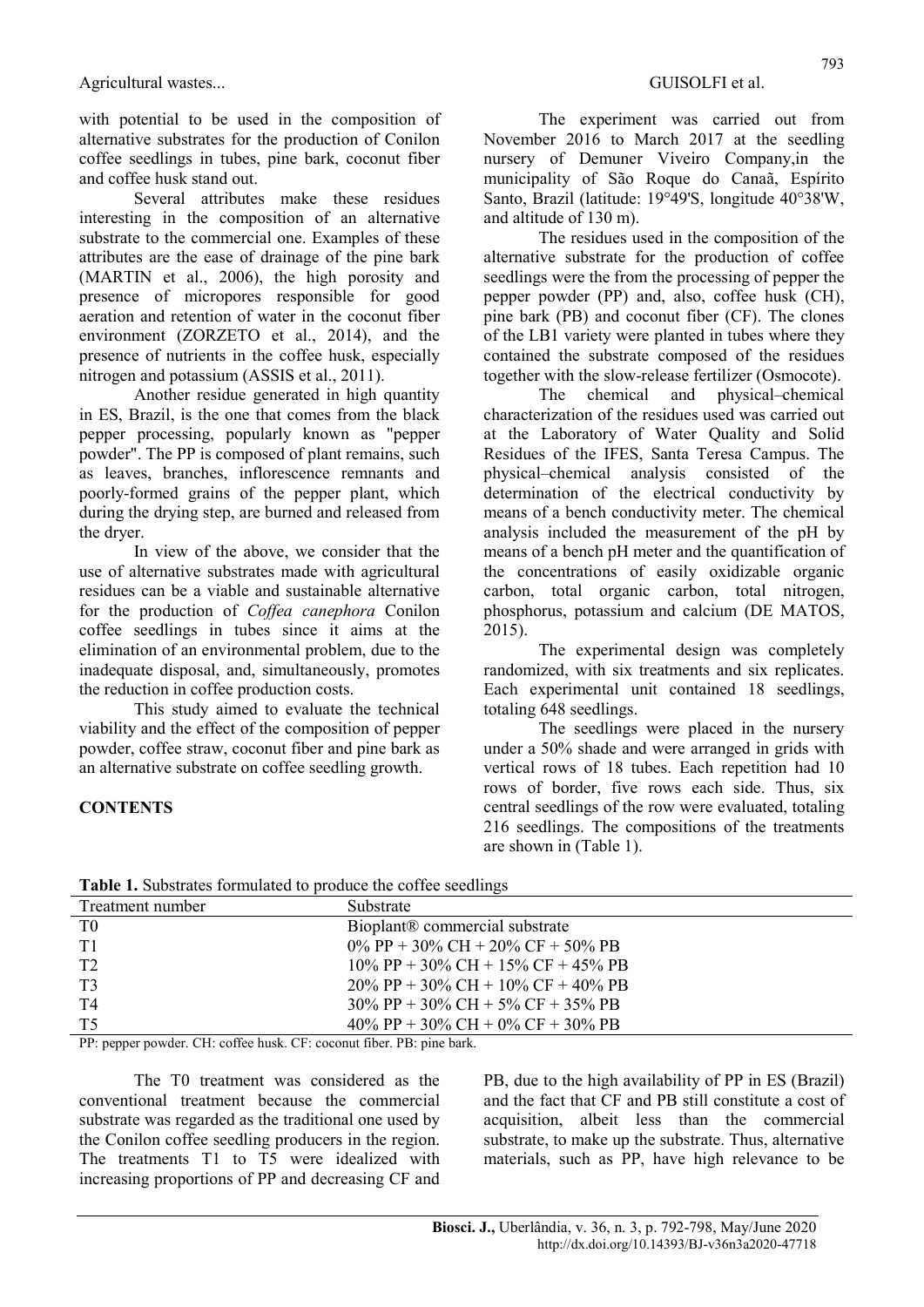Agricultural wastes... Agricultural wastes...

studied as an alternative to commercial substrates, or even other wastes that have costs to be acquired.

In this research, we used the clone variety LB1, being the seedlings produced from plantlets obtained from the orthotropic branch of the Conilon coffee tree and planted in plastic tubes. Irrigation was performed daily, maintaining the substrate moisture near the field capacity.

The field experiment and thus, the evaluation of the biometric and gravimetric variables, lasted approximately 120 days. Among the biometric variables, we assessed the number of leaves (NL), plant height (PH) and diameter of the stem (DS). Among the gravimetric analyzes, we evaluated the shoot dry mass (SDM) and root dry mass (RDM).

To obtain the PH, we used a ruler, measuring it from the base of the stem to the apical bud that gave rise to the last leaf. The DS was measured by using a precision digital caliper.

To obtain the SDM and RDM, the seedlings close to the substrate were cut, carefully washing the roots in running water on a sieve. Then, the aboveground part and the roots were packed in paper bags and placed in a stove with forced air circulation at 65 °C until constant weight. Subsequently, the materials were weighed on an electronic precision scale  $(\pm 0.01 \text{ g})$ .

The data were submitted to analysis of variance by the F test, and the means were compared by the Dunnett test (5%). All the statistical analysis were carried out using the Assistat 7.7 program (SILVA; AZEVEDO, 2016).

The table below (Table 2) presents the chemical and physical–chemical attributes of CF, PP, CH and PB used in the experiment.

Table 2. Chemical and physical–chemical characteristics of coffee husk (CH) (ASSIS et al., 2011), coconut fiber (CF), pepper powder (PP) and pine bark (PB).

| Residue   | pH <sup>1</sup>          | EС                       | $\mathrm{CO}_\mathrm{fo}$ | $\mathrm{CO}_\mathrm{T}$ | $\rm N_{\rm T}$ |      |      | Uа                       |  |
|-----------|--------------------------|--------------------------|---------------------------|--------------------------|-----------------|------|------|--------------------------|--|
|           |                          | $dS \, \text{m}^{-1}$    | $-dag kg-1$               |                          |                 |      |      |                          |  |
| <b>CH</b> | $\overline{\phantom{0}}$ | $\overline{\phantom{0}}$ | $\overline{\phantom{0}}$  | $\overline{\phantom{a}}$ | 1.79            | 0.13 | .99  | 0.44                     |  |
| CF        | 7.15                     | 0.09                     | 57.1                      | 74.1                     | 0.66            | 0.05 | 0.14 | -                        |  |
| PP        | ر.,                      | .921                     | 14.0                      | 18.2                     | 2.09            | 0.22 | 0.33 | $\overline{\phantom{a}}$ |  |
| PB        | 5.5                      | 0.00113                  | 37.0                      | 48.0                     | 0.40            | 0.10 | 0.17 | -                        |  |

<sup>1</sup>pH: hydrogen ionic potential in water. EC: electrical conductivity.  $CO<sub>6</sub>$ : easily oxidizable organic carbon.  $CO<sub>T</sub>$ : total organic carbon.  $N_T$ : total nitrogen. P: phosphorus. K: potassium. Ca: calcium.

The table below (Table 3) contains the averages for each of the analyzed variables, as well as the Dunnett test result, comparing the mean values of the treatments with increasing levels of PP (T1 to T6) against the control treatment (T0) in the Conilon coffee seedlings, to 120 days after the planting of the plantlets.

Table 3. Mean values of plant height (PH), number of leaves (NL), stem diameter (DS), shoot dry mass (SDM) and root dry mass (RDM) of Conilon coffee seedlings grown on commercial (T0) and alternative (T1 to T5) substrates with increasing levels of pepper powder and decreasing levels of coconut fiber and pine bark, 120 days after planting the plantlets.

| Variable    | Treatment                 |  |       |          |                |       |                |                |  |
|-------------|---------------------------|--|-------|----------|----------------|-------|----------------|----------------|--|
|             | Commercial substrate (T0) |  | T1    | T2       | T <sub>3</sub> | T4    | T <sub>5</sub> | Error $\alpha$ |  |
| $PH$ (cm)   | 17.71                     |  | 20.05 | $21.77*$ | 19.40          | 20.00 | 19.24          | 0.0297         |  |
| NL (number) | 9.25                      |  | 10.17 | 9.50     | 10.08          | 9.17  | 9.67           | 0.6257         |  |
| $DS$ (mm)   | 4.21                      |  | 4.48  | 4.39     | 4.28           | 4.46  | 4.37           | 0.4472         |  |
| SDM(g)      | 2.77                      |  | 3.09  | 3.06     | 3.04           | 3.06  | 3.12           | 0.3473         |  |
| RDM(g)      | 1.19                      |  | 1.28  | 1.35     | 1.32           | 1.36  | 1.40           | 0.2632         |  |

Averages followed by an asterisk (\*) in the lines differ from the control by Dunnett's test ( $P < 0.05$ ).

We observed that except for the PH variable, there was no difference  $(P > 0.05)$  between the treatments for the NF, DS, SDM and RDM variables, showing that any of the alternative substrates can be used to replace the commercial substrate (Table 3). Among the alternatives, the substrate containing  $40\%$  PP +  $30\%$  CH +  $30\%$  PB

may be an alternative to the substrate comprising 30% CH + 20% CF + 50% PB. This fact is interesting because of the high availability of PP in the northern region of ES (Brazil) in detriment of PB and CF.

According to the statistical analysis, only T2 treatment (10% PP + 30% CH + 15% CF + 45%)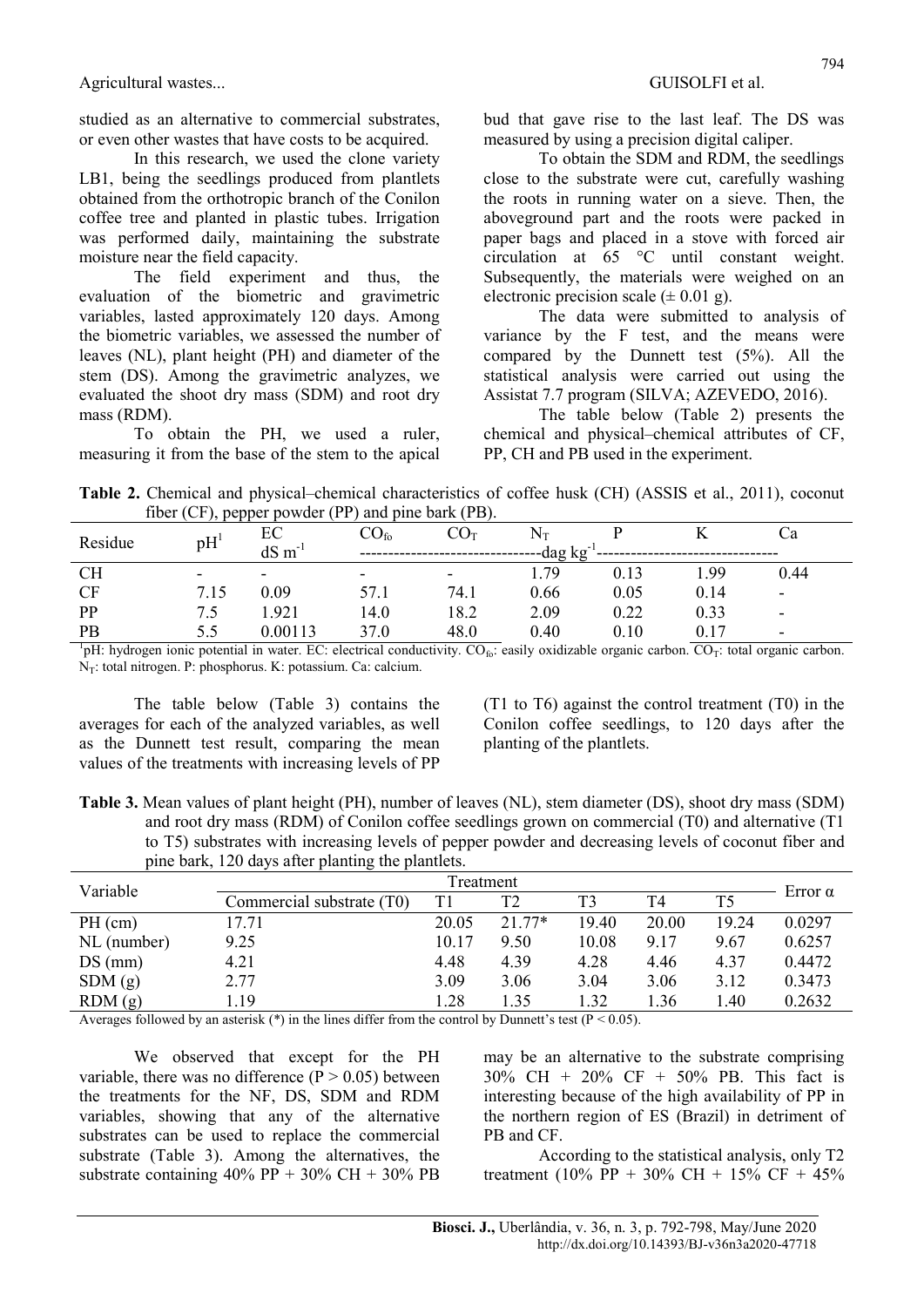PB) was statistically superior to the control ( $P \le$ 0.05). The other treatments did not differ statistically from the control ( $P > 0.05$ ). This result may be associated with the adequate proportion of each of the residues in the composition of the T2 substrate, whose physical and chemical attributes favored the higher growth of the seedlings when compared with the other substrates. One of the main characteristics observed by the farmers of coffee seedlings for the determination of the commercial stage is the PH (BERILLI et al., 2014).

It is noteworthy that plant height is an important parameter for morphological analysis, since nutrient deficient plants have poor development, directly affecting their growth (BERTI et al., 2017). It is believed that the higher vegetative growth of seedlings observed in this substrate can be attributed to the greater availability of some nutrients present in the residues, such as nitrogen and potassium (Table 2). Nitrogen is considered an essential plant mineral, contributing to the synthesis of many organic compounds, such as amino acids, proteins, enzymes, and nucleic acids, where an adequate concentration increases the number and size of leaf cells, with an overall increase in leaf production and attributed biomass yield (CHRYSARGYRIS; PANAYIOTOU; TZORTZAKIS, 2016). Potassium, in turn, is the most important and abundant cation in living plant cells and plays an important role as one of the main nutritional elements, affecting various physiological processes, including photosynthesis and transport/translocation of assimilation products (WANG; WU, 2013).

In this experiment, the lowest PH was obtained in the control treatment (commercial substrate). Already in the alternative substrates, the PH varied between 19.24 and 21.77 cm, whereas, higher values were recorded in other studies carried out on the production of Conilon coffee seedlings. For instance, Meneghelli et al. (2016) incorporated different levels of coffee moinha (coffee drying residue) into the substrate composition of Conilon coffee seedlings in plastic bags at 125 days after planting and obtained PH results varying from 14.37 to 16.57 cm. Berilli et al. (2014) assessed different proportions of dehydrated tanning sludge as a substrate in the production of Conilon coffee seedlings in a bag at 120 days, reporting PH data from 0 to 8 cm. Vallone et al. (2010b) investigated different containers and substrates, including the alternative substrate (65% carbonized rice husk + 35% commercial substrate), commercial substrate Plantmax Hortaliças HT® and 70% soil + 30% sifted cattle manure, in the production of Arabica

coffee seedlings, obtaining PH results ranging from 14.67 to 16.27 cm at 120 days.

The NL values obtained in Conilon coffee seedlings grown on alternative substrates (between 9.17 and 10.17) can be considered satisfactory (Table 3) when compared with the results obtained by Berilli et al. (2014). In that study, the use of dehydrated tanning sludge as a substrate in the production of clonal Conilon coffee seedlings did not obtain an  $NL > 9$ , for the plants produced in polyethylene bags at 120 days after planting.

Similarly to the variable NL, the DS values for the Conilon coffee seedlings grown on alternative substrates (4.28 to 4.48 mm) can be considered satisfactory (Table 3) when compared with other studies. When studying several types of basal sections and substrates in the growing of clonal seedlings of Conilon coffee, Aquino et al. (2017) did not obtain DS values above 3.6 mm. It must be considered that the authors evaluated the seedlings at 100 days after planting, less time than that in this study (120 days). These results were lower than those found in the current study, using the alternative substrates. Likewise, Dardengo et al. (2013) did not record a DS greater than 3 mm in Conilon coffee seedlings grown in tubes at 160 days after planting.

The SDM is related to the quality and quantity of leaves (ATAÍDE et al., 2010). This characteristic is important because the leaves constitute one of the main sources of photoassimilates and nutrients for seedling adaptation (MENEGELLI et al., 2018). The mean values of SDM (3.04 to 3.12 g) and RDM (1.32 to 1.40 g) (Table 3) for Conilon coffee seedlings grown on the alternative substrates were higher than those obtained by Vallone et al. (2010b) and Dardengo et al. (2013). Vallone et al. (2010b) reported averages varying from 0.844 to 0.999 g for the SDM and 0.223 to 0.250 g for the RDM when evaluating different recipients and substrates (alternative and commercial) in the production of Arabica coffee seedlings at 150 days. Dardengo et al. (2013) did not attain SDM and RDM values higher than 2.0 and 1.5 g, respectively, for Conilon coffee seedlings grown in tubes with the standard substrate at 160 days after planting.

According to Dutra et al. (2012), the Bioplant® commercial substrate has a high total porosity (62.57%) and a high value of maximum water retention capacity  $(23.55 \text{ mL}/55 \text{ cm}^3)$ , which allows excellent water movement and air in their structures, in addition to providing gas exchanges necessary for the proper development of the plant and guaranteeing differentiation and root growth.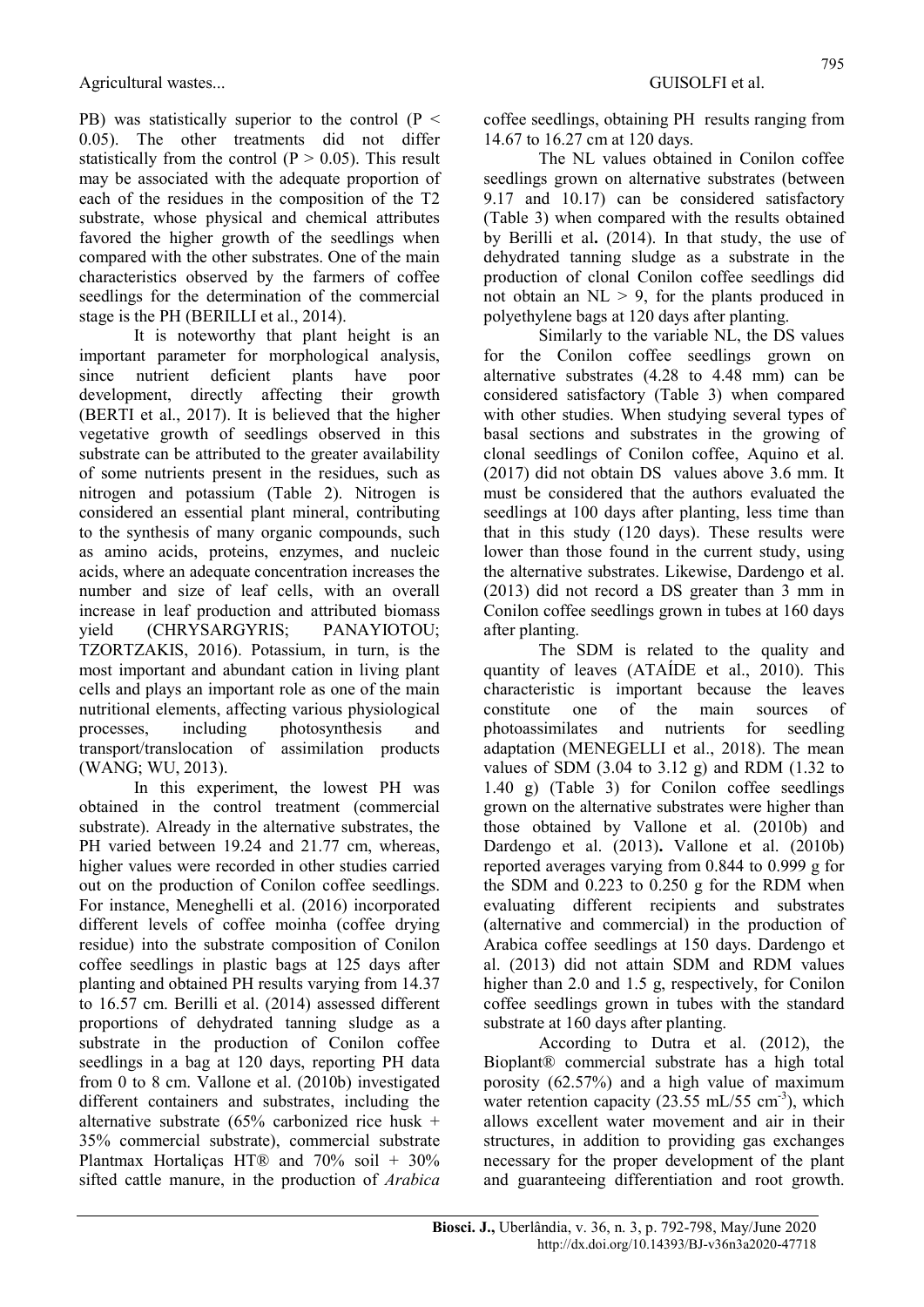Agricultural wastes... Agricultural wastes...

Probably, the alternative substrates used for the production of coffee seedlings in the current study have physical characteristics similar to the commercial substrate Bioplant® since there was no significant difference between the treatments containing the alternative substrates and commercial substrate for the variables NL, DS, SDM and RDM.

In this sense, any of the substrates containing different proportions of the agricultural residues studied (PP, PB, CF and CH) may be an alternative to the commercial substrate in the production of Conilon coffee seedlings since most of the growth variables evaluated did not differ from the control (commercial substrate). Among the alternative substrates, the substrate containing 40% PP + 30% CH + 30% PB can be a great option, due to the high availability of PP in the northern region of ES (Brazil) in detriment of PB and CF. In addition to the economic benefit in the acquisition of the substrate, the production chain becomes environmentally sustainable, taking advantage of the wastes generated in the region and harmonically disposing them into the environment.

#### ACKNOWLEDGEMENT

To Federal Institute of the Espírito Santo and Prodif financial support in the revision of this article.

RESUMO: Pesquisas relacionadas ao uso de resíduos agrícolas como alternativas aos substratos comerciais são fundamental para reduzir os custos de produção das mudas de café. O objetivo do trabalho foi avaliar o efeito dos resíduos pó de pimenta (Piper nigrum), casca de café (Coffea), fibra de coco (Cocos nucifera) e casca de pinus (Pinus) como substratos alternativos no desenvolvimento de mudas de café Conilon (Coffea canephora) em tubetes. O experimento foi realizado no viveiro de produção de mudas Demuner, localizado no município de São Roque do Canaã, ES. Foi adotado o delineamento experimental inteiramente casualizado, com seis tratamentos, sendo, T0: Substrato comercial Bioplant® (testemunha); e de T1 ao T5, proporções crescentes de pó-de-pimenta e decrescentes de fibra de coco e casca de pinus (0/20/50; 10/15/45; 20/20; 20/10/40, 30/5/35 e 40/0/30) e proporções fixas de casca de café (30%). Aos 120 dias após estaqueamento avaliaram-se: altura de planta, número de folhas, diâmetro do coleto, massa de matéria seca da parte aérea e massa de matéria seca radicular. Qualquer um dos substratos contendo diferentes proporções de resíduos agrícolas pode ser uma alternativa ao substrato comercial na produção de mudas de café Conilon, já que a maioria das variáveis de crescimento avaliadas não diferiu da testemunha. Em razão da maior disponibilidade de pó-de-pimenta na região, recomenda-se o substrato contento 40% de pó-de-pimenta, 30% de casca de café e 30% de casca de pinus.

PALAVRAS-CHAVE: Coffea canephora. Resíduos agrícolas. Crescimento.

#### **REFERENCES**

ALMEIDA, S. L. S.; COGO, F. D.; GONÇALVES, B. O.; RIBEIRO, B. T.; CAMPOS, K. A.; MORAIS, A. R. Adição de resíduos orgânicos ao substrato para produção de mudas de café em tubete. Revista Agroambiental, Pouso Alegre, v. 3, n. 2, p. 9-13, ago. 2011. https://doi.org/10.18406/2316-1817v3n22011326

AQUINO, L. P.; SCHMIDT, R.; DUBBERSTEIN, D.; DIAS, J. R. M. Cortes basais e substratos na formação de mudas clonais de cafeeiro canéfora. Coffee Science, Lavras, v. 12, n. 1, p. 9-16, jan./mar. 2017. https://doi.org/10.25186/cs.v12i1.1182

ASSIS, A. M.; UNEMOTO, L. K.; YAMAMOTO, L. Y.; LONE, A. B.; SOUZA, G. R. B.; FARIA, R. T.; ROBERTO, S. R.; TAKAHASHI, L. S. A. Cultivo de orquídea em substratos à base de casca de café. Bragantia, Campinas, v. 70, n. 3, p. 544-549, 2011. https://doi.org/10.1590/S0006-87052011000300009

ATAÍDE, G. DA MATA; CASTRO, R. V. C.; SANTANA, R. C.; DIAS, B. A. S.; CORREIA, A. C. G.; MENDES, A. F. N. Efeito da densidade na bandeja sobre o crescimento de mudas de eucalipto. Revista Trópica: Ciências Agrárias e Biológicas, Chapadinha, v. 4, n. 2, p. 21-26, 2010.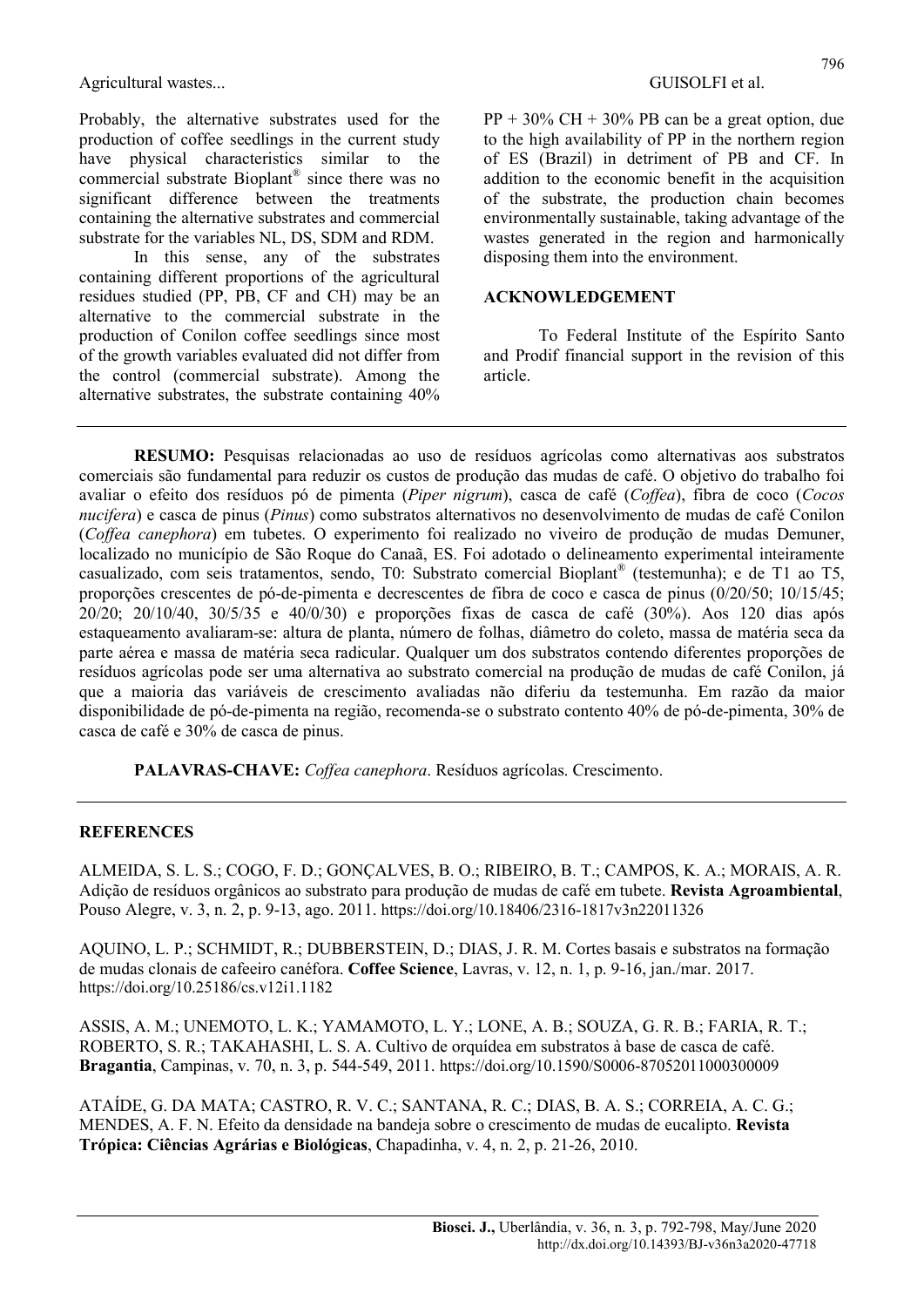Agricultural wastes... Agricultural wastes...

BERILLI, S. DA SILVA; QUIUQUI, J. P. C.; REMBINSKI, J.; SALLA, P. H. H.; BERILLI, A. P. C. G.; LOUZADA, J. M. Utilização de lodo de curtume como substrato alternativo para produção de mudas de café Conilon. Coffee Science, Lavras, v. 9, n. 4, p. 472-479, out./dez. 2014.

BERTI, C. L. F.; KAMADA, T.; DA SILVA, M. P.; MENEZES, J. F. S.; OLIVEIRA, A. C. S. Crescimento de mudas de baru em substrato enriquecido com nitrogênio, fósforo e potássio. Cultura Agronômica, Ilha Solteira, v. 26, n. 2, p. 191-202, 2017.

BRAUN, H.; ZONTA, J. H.; LIMA, J. S. DE SOUZA; DOS REIS, E. F.; DA SILVA, D. P. Desenvolvimento inicial do café Conilon (Coffea canephora Pierre) em solos de diferentes texturas com mudas produzidas em diferentes substratos. Idesia, Chile, v. 27, n. 3, p. 35-40, set./dez. 2009. https://doi.org/10.4067/S0718- 34292009000300006

CHRYSARGYRIS, A.; PANAYIOTOU, C.; TZORTZAKIS, N. Nitrogen and phosphorus levels affected plant growth, essential oil composition and antioxidant status of lavender plant (Lavandula angustifolia Mill.). Industrial Crops and Products, v. 83, p. 577-586, 2016. DOI: 10.1016/j.indcrop.2015.12.067.

DARDENGO, M. C. J. D.; DE SOUSA, E. F.; DOS REIS, E. F.; DE AMARAL GRAVINA, G. Crescimento e qualidade de mudas de café Conilon produzidas em diferentes recipientes e níveis de sombreamento. Coffee Science, Lavras, v. 8, n. 4, p. 500-509, out./dez. 2013. DOI: 10.25186/cs.v8i4.512.

DE MATOS A. T. Manual de análise de resíduos sólidos e águas residuárias. Viçosa: UFV, 2015. 149 p.

DUTRA, T. R.; MASSAD, M. D.; SARMENTO, M. F. Q.; DE OLIVEIRA, J. C. Emergência e crescimento inicial da canafístula em diferentes substratos e métodos de superação de dormência. Revista Caatinga, Mossoró, v. 25, n. 2, p. 65-71, mar./jun. 2012.

MARTIN, T. N; DE LIMA, L. B.; RODRIGUES, A.; GIRARDI, E.; FABRI, E. G.; MINAMI, K. Utilização de vermiculita, casca de pinus e carvão na produção de mudas de pepino e de pimentão. Acta Scientiarum Agronomy, Maringá, v. 28, n. 1, p. 107-113, jan./mar. 2006. https://doi.org/10.4025/actasciagron.v28i1.1687

MARTINS, L. D.; MACHADO, L. S.; TOMAZ, L. A.; AMARAL, J. F. T. The nutritional efficiency of Coffea spp. A review. African Journal of Biotechnology, v. 14, n. 9, p. 728-734, 2015. https://doi.org/10.5897/AJB2014.14254

MENEGHELLI, C. M.; LO MONACO, P. A. V.; HADDADE, I. R.; MENEGHELLI, L. A. M.; KRAUSE, M. R. Resíduo da secagem dos grãos de café como substrato alternativo em mudas de café Conilon. Coffee Science, Lavras, v. 11, n. 3, p. 330-335, jul./set. 2016.

MENEGHELLI, L. A. M.; LO MONACO, P. A. V.; KRAUSE, M. R.; GUISOLFI, L. P.; ALMEIDA, K. M.; VALLE, J. M.; VIEIRA, G. H. S. Utilization of agricultural residues as alternative substrates in the production of Conilon coffee seedlings. Journal of Experimental Agriculture International, v. 21, n. 4, p. 1-6, 2018. https://doi.org/10.9734/JEAI/2018/39797

OLIVEIRA, I. P.; OLIVEIRA, L. C.; MOURA, C. S. F. T. Cultivo do café: fases do desenvolvimento e algumas técnicas de manejo. Revista Faculdade Montes Belos, São Luís de Montes Belos, v. 5, n. 4, p. 33-55, 2012.

SAN-TANA DE ALMEIDA, S. L.; COGO, F. D.; GONÇALVES, B. O.; RIBEIRO, B. T.; CAMPOS, K. A.; DE MORAIS, A. R. Adição de resíduos orgânicos ao substrato para produção de mudas de café em tubete. Revista Agrogeoambiental, Pouso Alegre, v. 3, p. 2, p.9-13, 2011. https://doi.org/10.18406/2316- 1817v3n22011326